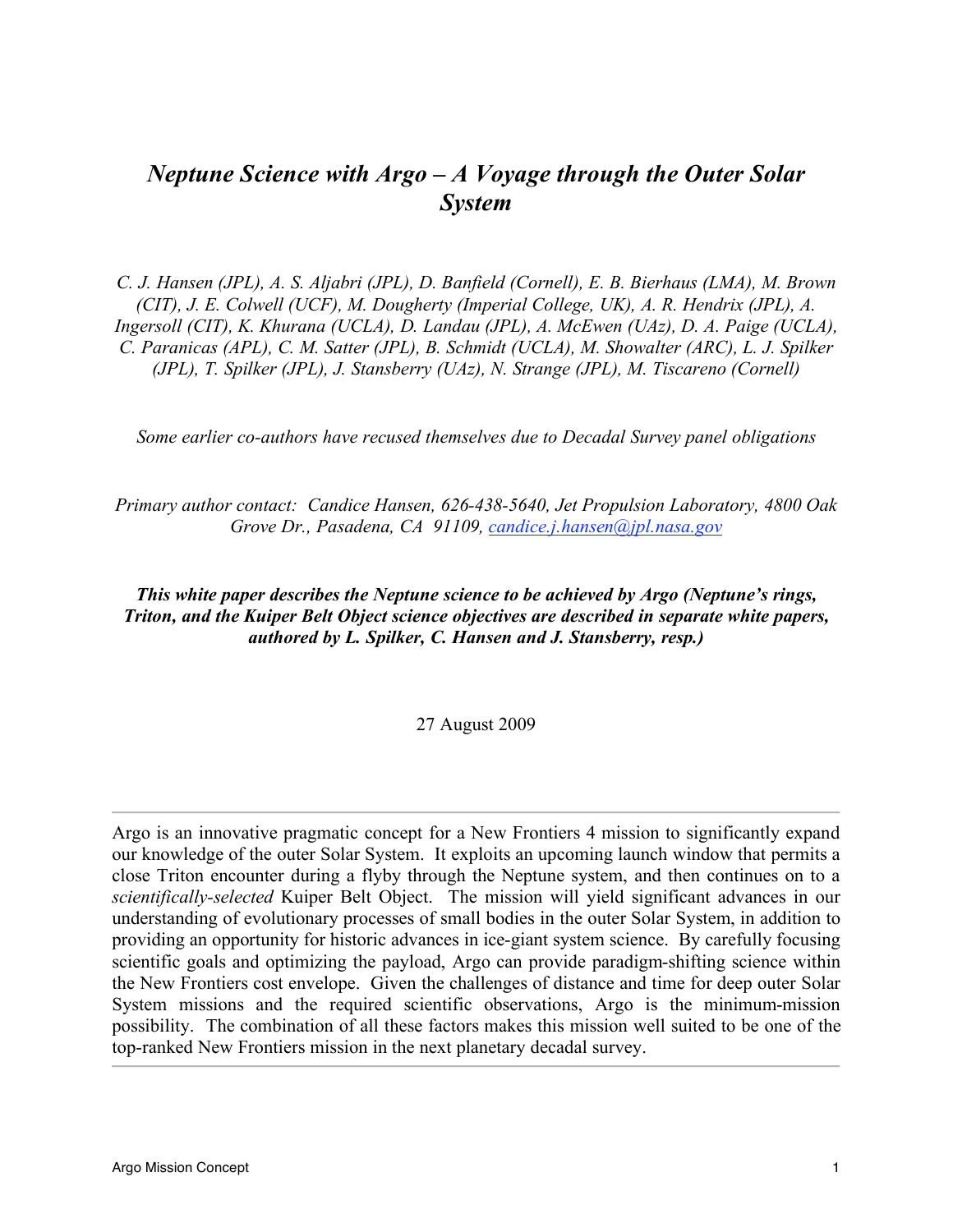## **I. Introduction**

Beginning with the first discovery of the Kuiper Belt Objects a quarter century ago, our understanding of the outer Solar System has undergone revolutionary changes. More recently – and with more import – is the realization from Solar-System-evolution studies that the locations of the outer planets have evolved significantly since their original formation. There is mounting evidence that Neptune, in particular, formed far closer to the Sun than its current remote location.

The Nice model, for example, posits that for the first several hundred million years after the formation of the planets, the outer Solar System was much more compact, with Neptune well inside 20 AU (Tsiganis et al. 2005, Morbidelli et al. 2005). Evolution of the planets' orbits eventually led to Saturn and Jupiter crossing their mutual 2:1 mean motion resonance. The resulting perturbation to Saturn's eccentricity strongly perturbed the orbits of Uranus and Neptune, leading to the current configuration of giant planets. In many N-body simulations of this evolution, Neptune was the inner ice giant prior to the resonance crossing: it may have formed within 15 AU of the Sun, only a few AU exterior to the primordial Saturn. The capture of Triton by Neptune may have occurred during this planetary reshuffling, as well as intense impact bombardment of any of Neptune's primordial regular satellites. Satellite disruption, as well as tidal capture and disruption of comets, should lead to significant rings around Neptune. Indeed, the *absence* of a massive ring system at Neptune coupled with the presence of one at Saturn is one of the more significant problems posed by the Nice model in terms of planetary ring formation (Charnoz et al. 2009).

In this new context, Neptune couples tightly with Saturn in the formation and evolution of the outer Solar System. With a detailed study of the Saturn system completed by Cassini, a new examination of the Neptune system is needed to answer the new questions raised by our improved understanding of the evolution of the outer Solar System and its coupling with the primordial and present-day Kuiper Belt.

Given these advances, it is frustrating that no missions to this realm of the Solar System are planned or expected for decades. Indeed, with the current notional timeline (e.g. *Science Plan for NASA's Science Mission Directorate*, 2007), our next glimpse of Neptune will not occur for at least half a century after the Voyager 2 flyby in 1989. Voyager's technology was already more than a decade old at the time of that encounter, and technological advances since the 1970s can provide significant scientific advances with "just flybys" at "old" targets as shown by the recent passages of New Horizons by Jupiter (*Science*, 318, 215-243, 2007) and of MESSENGER by Mercury (*Science*, 321, 58-94, 2008). Missions to Neptune have been stymied by a perception that an orbiter (i.e., a Galileo- or Cassini-like flagship mission) is required for major scientific progress. Yet nearly all aspects of the Neptune system that we can measure from Earth have changed dramatically since Voyager, including Neptune's atmosphere, its ring system, and the atmosphere of its large moon Triton. A spacecraft equipped with simple yet modern technology, on a flyby trajectory past Neptune, will yield significant new ice-giant-system science.

*A Neptune flyby also provides a critical advantage over a Neptune orbiter: it gives us the opportunity to explore a scientifically-selected Kuiper Belt Object* (*KBO) because of the trajectory's large bending angle due to massive Neptune.* This allows access to a vast cone of space, yielding numerous potential targets among the known KBO population. Observations of the characteristics of the KBOs open a window into the formation and early evolution of the Solar System.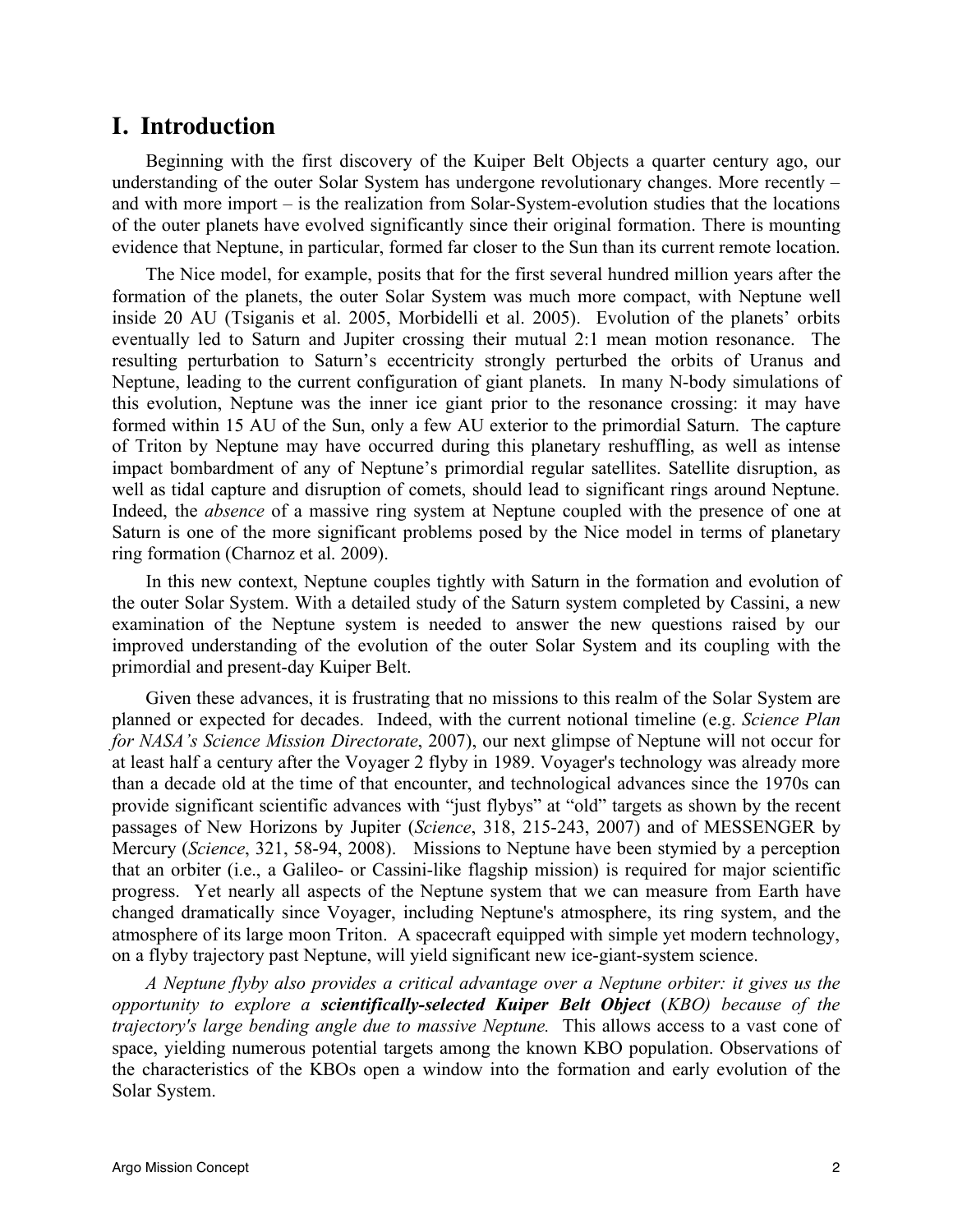*Argo* is an innovative mission concept for New Frontiers 4: it flies by Triton and Neptune, and continues on to explore a Kuiper Belt Object. A launch opportunity to the outer Solar System via Neptune opens in 2015 and *lasts through the end of 2019*, with backup options in 2020. It allows trajectories with reasonably short trip times to Neptune (8-11 years) and the Kuiper Belt (an additional 3-5 years), as well as low Triton approach speeds <17 km/sec. We envision a New Frontiers mission that employs current spacecraft technology (analogous to New Horizons); and a simple yet capable payload, also suggested by the New Horizons and/or the MESSENGER payload.

### *II. Neptune Science - Neptune's Atmosphere*

Extrasolar planet hunting has matured to the point of not only detecting ice-giant-sized bodies around other stars, but even mapping out the spatial characteristics and physical parameters of these extrasolar planets (e.g., Harrington et al. 2006). Yet many basic aspects of our own nearby ice giants remain elusive. In Neptune's unusually dynamic atmosphere, aerosols (hazes and clouds in the troposphere and stratosphere) scatter and absorb incoming radiation, thus influencing the solar heating profile. That in turn affects the altitude and temperature of the tropopause and the meridional wind profile. Questions whose answers are within our grasp include: what are the natures and timescales of the mechanisms driving atmospheric circulation on an ice giant? By what process are the largest discrete atmospheric features formed and dissipated? How does seasonally-varying insolation affect energy balance in an ice-giant atmosphere? Put broadly, the big picture objectives of the Neptune atmospheric studies are to understand the processes that control the three-dimensional distribution of gas composition, clouds, temperatures, and winds in Neptune's atmosphere.

#### **Neptune's Atmosphere: Key Scientific Questions and Measurement Objectives**

**1. How does the** *atmosphere vary with time at smaller spatial scales***, as suggested by Earthbased observations of large-scale changes?** A major development in our understanding of Neptune's atmosphere since Voyager has been the increasing appreciation of just how active and variable that atmosphere is (Fig. 1). In the past two decades, we have seen Neptune entirely change character more than once. A possible explanation for this episodic behavior, short compared to the seasonal timescale, was proposed by Smith and Gierasch (1995). They pointed out that in addition to the molecules that form clouds and thus influence the dynamics via latent heat release, the conversion of hydrogen from its ortho- state to its para- state also comprises a significant reservoir of energy on Neptune with profound effects on the dynamics in the observable weather layer. Not only might the conversion of hydrogen from para- to orthocontrol the changing face of Neptune, but also it could modulate the observed infrared excess energy emitted by Neptune. By mapping the ortho-para fraction with height and latitude on Neptune (achieved with spectroscopy in the visible/near-IR), and comparing that to the limited observations from Voyager, we can start to gain a foothold on understanding these processes and extrapolate them to other worlds.

**2. What are the** *atmospheric convection patterns and, if present, zonal circulation patterns at depth* **in thermal emission? How deep does Neptune's zonal structure go?** Neptune's winds possess the largest range in velocity in the Solar System (Hammel et al. 1989, Smith et al. 1989, Hammel and Lockwood 1997, Sromovsky et al. 2001), yet the power available to drive the winds is 20 times less than that at Jupiter. This puzzling observation, that the winds increase as one moves away from the Sun, has not been explained. One theory (Ingersoll *et al*. 1995) is that the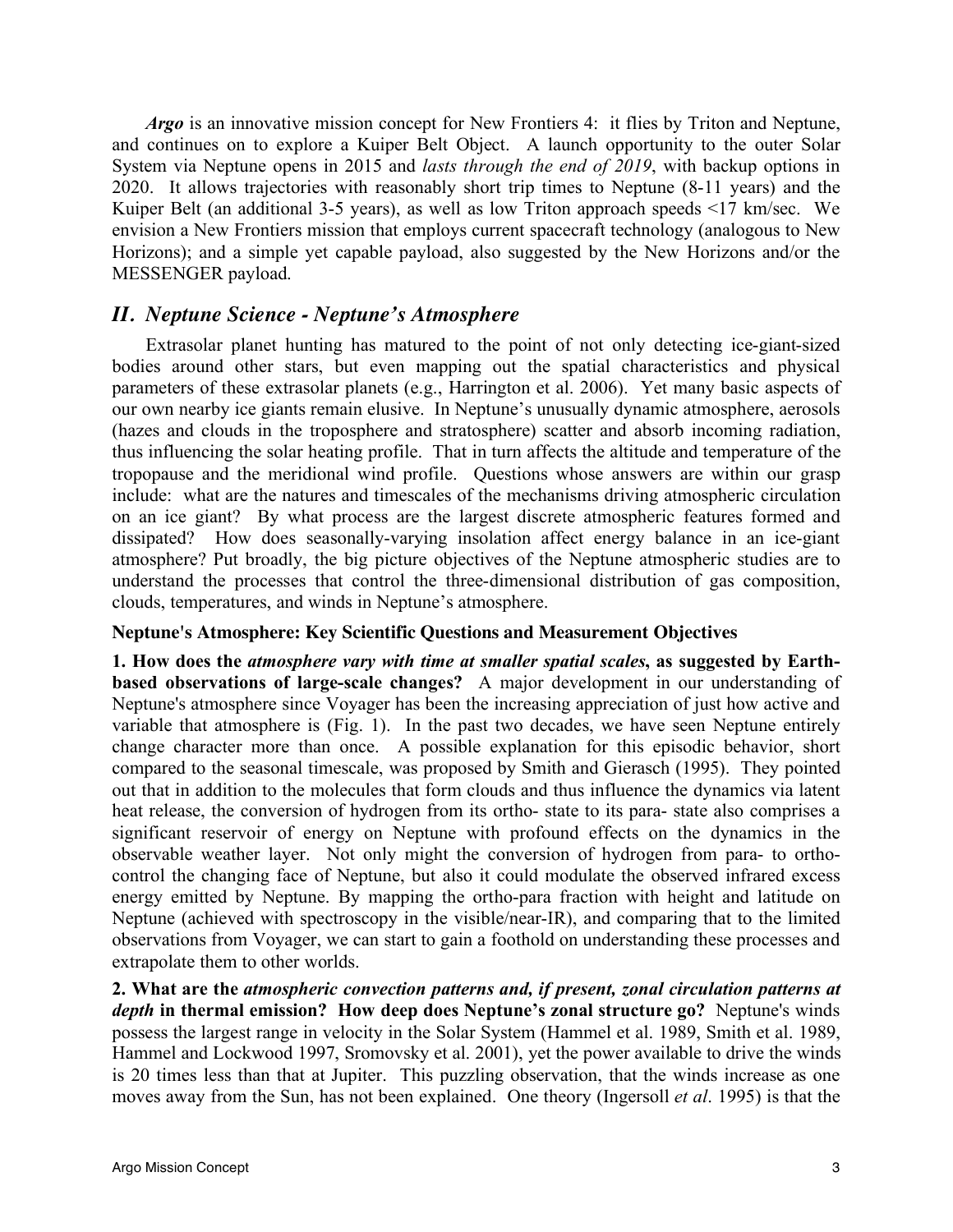atmospheric turbulence is less at Neptune than at Jupiter or Saturn, because the power sources are less. Less turbulence allows the large-scale winds to coast along without dissipation of energy. The depth to which these zonal winds extend is unknown, but interior models (Hubbard et al. 1995) indicate that the winds involve only a few percent of Neptune's outermost mass.



Figure 1. Neptune's clouds in 2000 (top row) and 2001 (bottom row). Top row: three Keck AO images (left) in 2000 at 2.2 mm (K') show the disappearance of a prominent South Polar Feature (SPF) in just one day (all times are UT), and an HST 619-nm image (right) from 2000 shows a faint SPF. Bottom row: HST 619-nm images from 2001 track the temporal evolution of a prominent SPF; note extended activity at the southern mid-latitudes, from Rages et al. (2002).

**3. What is the** *tropospheric aerosol composition and particle size* **in discrete features (Great Dark Spots, bright spots), and how does it differ from the surrounding "unperturbed" atmosphere? What is the** *aerosol composition and particle size in the stratosphere and upper troposphere***?** Our understanding of Neptune's atmospheric composition is primarily derived from Voyager (Bishop et al. 1995, Baines et al. 1995, Gautier et al. 1995, Hammel et al. 2002). The bulk of the atmosphere is hydrogen with an *ortho-para* ratio near the thermal equilibrium value. The species  $CH_4$ ,  $NH_3$ ,  $H_2S$ , and  $H_2O$ , condense or chemically combine in the atmosphere of Neptune to form clouds. Baines et al. (1995; Fig. 15) gave a nominal atmospheric aerosol structure for Neptune: a hydrocarbon haze layer at a few tens of mbar in the stratosphere, a methane cloud with optical depth of order unity and a base near 1.5 bars, and an optically thick cloud (most likely  $H_2S$ ) with a top at 3.5-4.5 bars. Carbon in the form of CH<sub>4</sub> varies from a methane mixing ratio of 0.02-0.03 in the troposphere (Baines and Smith 1990, Lindal 1992) to 10<sup>-4</sup> to 10<sup>-3</sup> in the stratosphere (Orton et al. 1992, Baines and Hammel 1994). Argo will map the composition of the entire planet in UV-to-IR wavelengths with broad phase angle coverage. UV occultations will be used to determine density, scale height, temperature and composition.

**4. What** *powers the winds***, and why are Neptune's winds and thermal structure similar to those of Uranus, though the internal heat sources differ?** Imaging at routine intervals will capture atmospheric motions and measure winds. Thermal mapping of the entire planet at a wide range of phase angles is key to energy balance models.

**5. What is** *Neptune's temperature field***; how does it affect Neptune's internal heat flux?** The first mid-infrared images of Neptune were published by Hammel et al. (2006). Their images at 8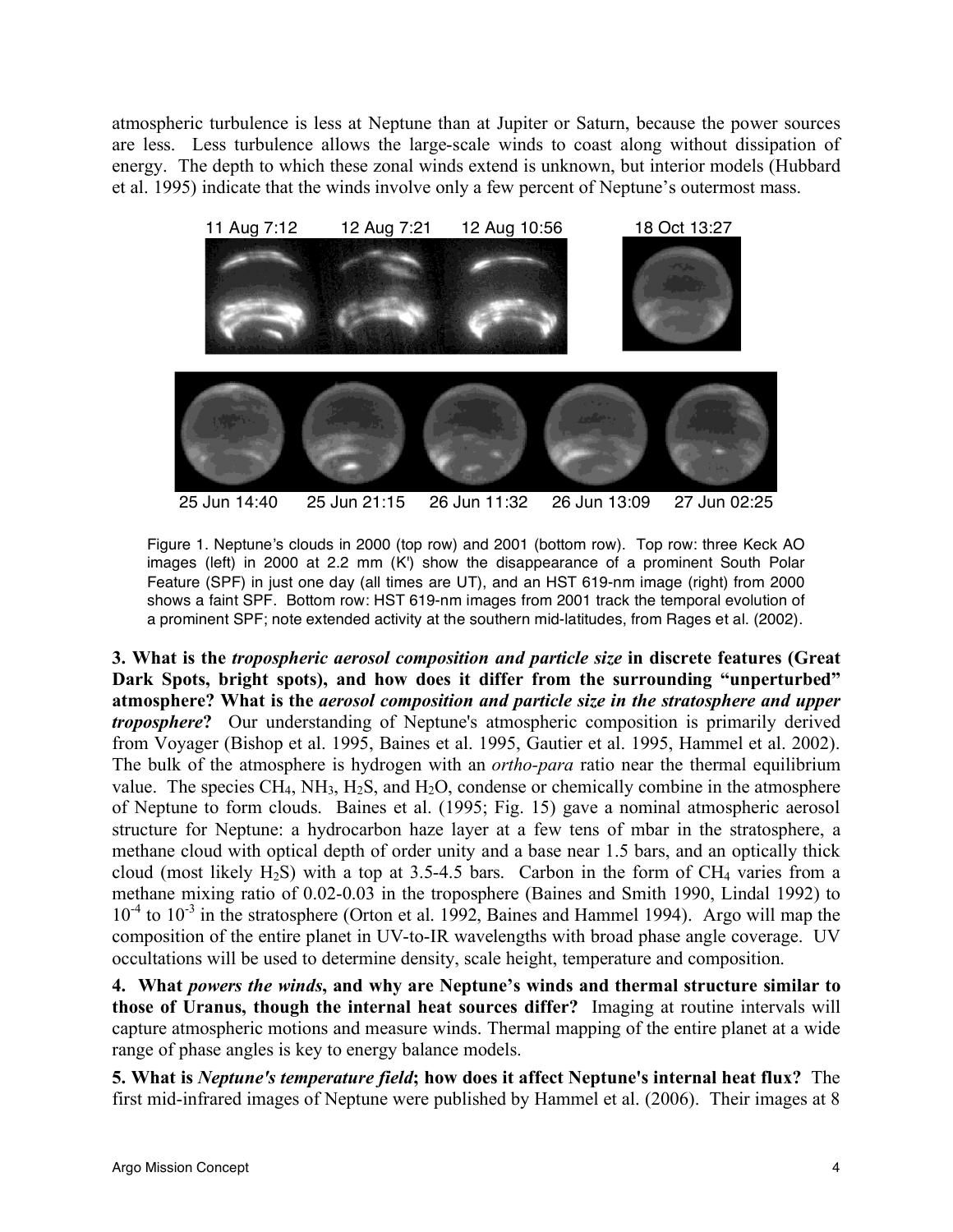and 12 µm revealed that mid-IR emission emerged primarily from a bright region confined to the southern pole as well as from limb brightening, especially at 12  $\mu$ m. Orton et al. (2007) repeated the 8- and 12-µm images, and also obtained 18-µm images. This data, with a longer temporal baseline, clearly showed longitudinal variations in the polar region.

**6. What is the** *interior structure* **of Neptune?** Neptune's interior appears to basically follow the pressure-density relation for  $H_2O$ , although this "ice"-rich central region is overlain by an  $H_2$ -He envelope that does not exceed ~3000 km in thickness (Hubbard et al. 1995).

#### *Neptune's Magnetosphere*

Neptune's magnetic dipole (Fig. 2), like that of Uranus, is highly tilted and offset from the planet's center (Ness et al. 1989, Ness, 1994). Connerney et al. (1991) and more recently Stanley and Bloxham (2004) have attributed the large tilt and strong quadrupole moment to the thin shell structure and relatively poor electrical conductivity of the ice mantle where the magnetic field is thought to be generated.

Because of its unusual orientation and tilt, Neptune's magnetospheric field goes through dramatic changes as the planet rotates in the solar wind (see Figure 2, right). For example, during the Voyager 2 encounter Neptune's spin axis tipped directly away from the sun ~25° from ecliptic north and Neptune's equatorial plane was inclined some 29° to its orbital plane. The combination of the spin axis orientation and the large tilt angle of the magnetic dipole moment caused the angle between the magnetic axis and solar wind flow to vary from  $\sim$ 20 $^{\circ}$  ("Earth-like" magnetosphere) to  $\sim$ 114 $\degree$  ("pole-on" magnetosphere) and back every planetary rotation of 16.11 hours during the Voyager flyby. This variation allows one to study the magnetospheric response to solar wind input on time scales of hours. Such information reveals how magnetospheres work, and can not be obtained by studying Earth, Jupiter or Saturn alone.



Figure 2. Neptune's magnetic field. Left: In 1989, Voyager 2 revealed Neptune's magnetic field to be off-set highly-tilted dipole (from Ness et al. 1994). Right: Changes in the configuration of Neptune's magnetosphere over a Neptunian day (figure from Bagenal 1992).

The plasma in Neptune's magnetosphere is thought to be derived mainly from Triton (Richardson et al. 1991). The  $N^+$  escapes directly from the ionosphere of Triton into Neptune's magnetosphere, and  $H^+$  is derived from a neutral H torus emanating from Triton. Sandel et al.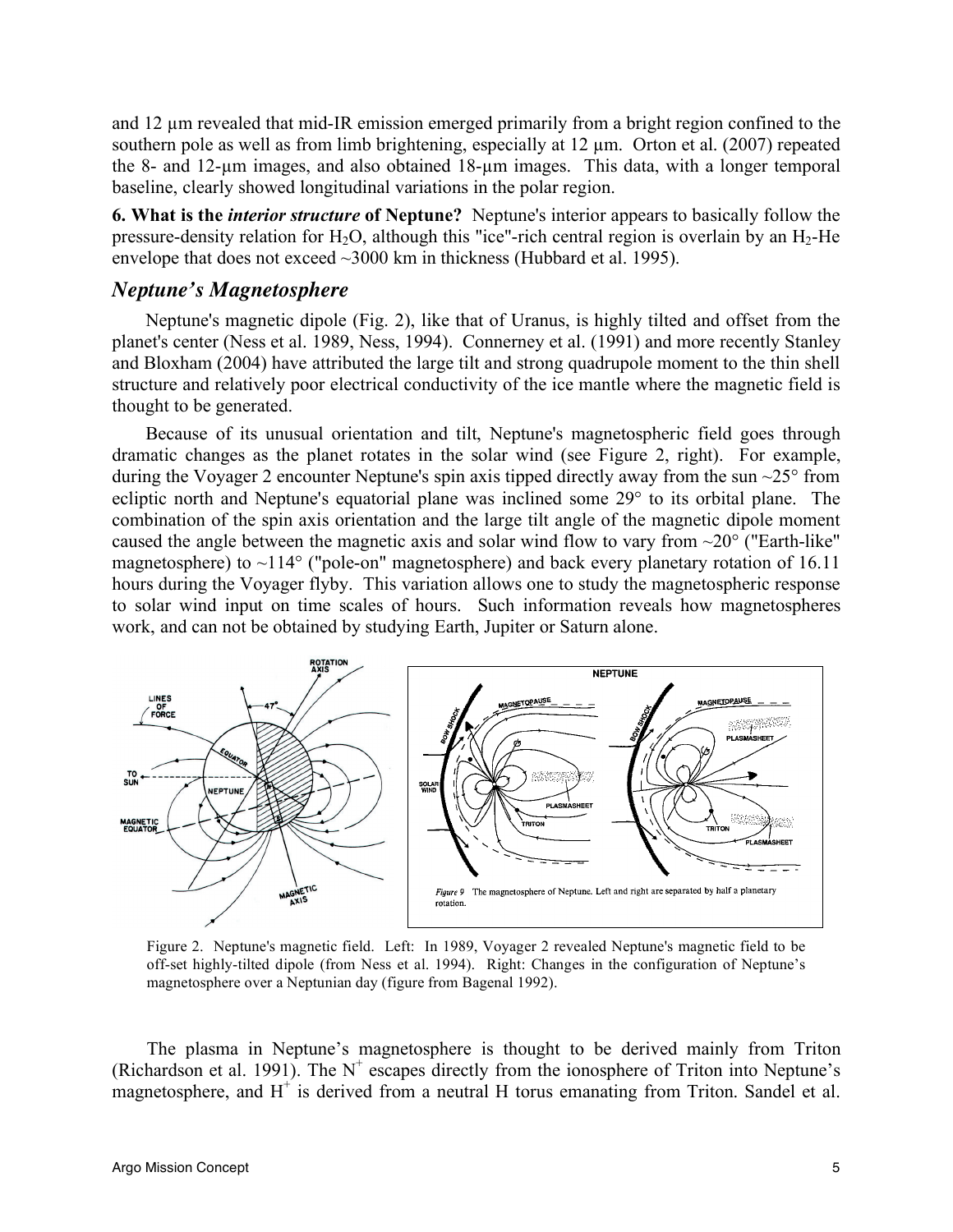(1990) found an unusual distribution of UV emission associated with particle precipitation into Neptune's atmosphere. Paranicas and Cheng (1994), suggested that some of the non-polar distribution would be due to the unusual footpoints of magnetic drift shells in the octupole magnetic field model (Connerney et al. 1991). A strong confinement of the radiation belts by the minimum L shell of Triton was observed (Mauk et al. 1995); none of these features have been satisfactorily explained.

#### **Magnetic Field and Magnetosphere: Key Questions and Measurement Objectives**

**1. What is the** *generation mechanism of Neptune's magnetic field* **in the low-conductivity, thin-shell-convecting interior of Neptune?** Argo will measure the field over a trajectory different from that of Voyager 2 to improve our knowledge of quadrupolar and octupolar terms of Neptunian magnetic field. Voyager 2 was at a latitude of ~75º near the CA, so equatorial or south polar trajectories are prefered for the flyby, depending on KBO selection.

**2. What is the** *rotation period of the interior* **of Neptune?** Nominally we will measure the rotation period by fitting the magnetic field obtained over two widely separated time epochs. An upscope option is to add a plasma wave instrument to measure Neptune's Kilometric Radiation.

**3. What are the** *operational dynamics of a highly-tilted magnetosphere* **that refills and empties over diurnal time scales? Is magnetic reconnection important for the motions of plasma?** Argo will measure field and plasma parameters to understand plasma generation, convection, and diffusion processes. The UV instrument will image aurorae on Neptune and relate them to the reconnection electric field imposed by the solar wind.

**4. What is the** *composition of the plasma* **in Neptune's magnetosphere?** Composition will reveal information about the surface and atmosphere of Triton as well as possible contributions to the plasma from Neptune and the solar wind. Solar wind plasma access to the magnetosphere also reveals details of the magnetic reconnection and other processes.

**5. How active is Neptune's magnetosphere?** Neptune showed no evidence of magneticsubstorm activity during the Voyager epoch (Mauk et al. 1995), in spite of the rotationally modulated reconnection with the upstream IMF that must be present.

| <b>Neptune Level 1 Science Objectives</b>                                                                                                                                  | <b>Data Required</b>                                        | Instrument(s)                           |
|----------------------------------------------------------------------------------------------------------------------------------------------------------------------------|-------------------------------------------------------------|-----------------------------------------|
| 1. Investigate why atmospheric activity varies with time<br>and explain overall energy balance; in particular role<br>of otho-para hydrogen conversion as an energy supply | Atmospheric movies, nearIR<br>spectra                       | Visible imager, near IR<br>spectrometer |
| 2. What are the <i>atmospheric convection patterns and, if</i><br>present, zonal circulation patterns at depth?                                                            | Atmospheric movies,<br>temperature map                      | Visible imager, thermal<br>mapper       |
| 3. Determine tropospheric aerosol composition and<br><i>particle size</i> in discrete features and the surrounding<br>"unperturbed" atmosphere                             | Global maps at all<br>wavelengths, range of phase<br>angles | UV and Near IR<br>imaging spectrometers |
| 4. Determine process that <i>powers the winds</i>                                                                                                                          | Movies and thermal map                                      | Visible imager, thermal<br>mapper       |
| 5. Map Neptune's temperature field; determine how it<br>affects Neptune's internal heat flux                                                                               | Global thermal map (poles are<br>important)                 | Thermal mapper                          |
| 6. Investigate the <i>interior structure</i> of Neptune                                                                                                                    | Close flyby to get gravity field                            | Radio science link                      |

**Table 1. Neptune Level 1 Science Questions to be addressed by Argo.**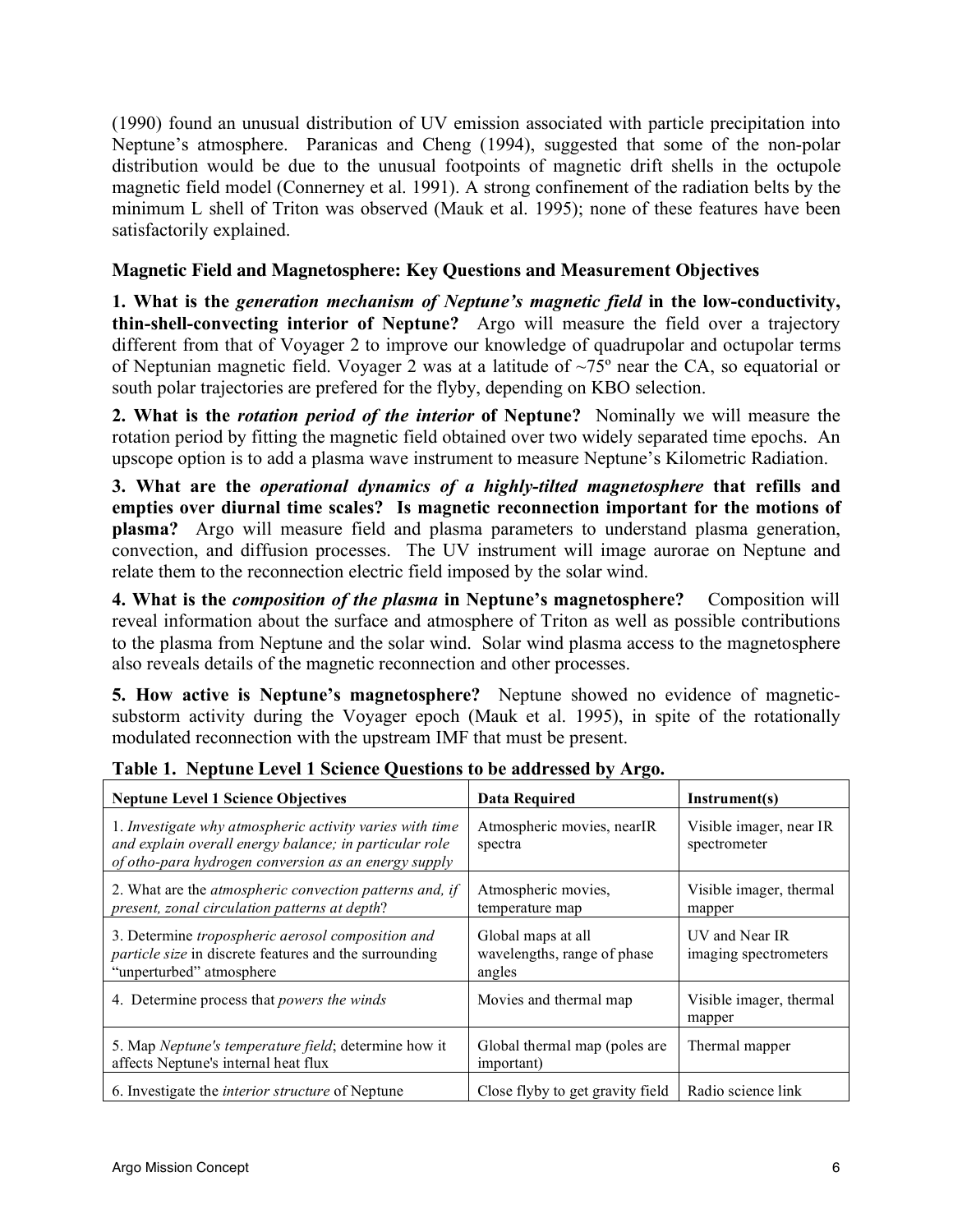| 7. What is the generation mechanism of Neptune's<br><i>magnetic field</i> in the interior of Neptune?             | Quadrupolar and octupolar<br>terms of magnetic field | Magnetometer                             |
|-------------------------------------------------------------------------------------------------------------------|------------------------------------------------------|------------------------------------------|
| 8. Study the operational dynamics of a highly-tilted<br>magnetosphere                                             | Magnetic field and plasma<br>flux; images of aurora  | Magnetometer, plasma<br>spectrometer, UV |
| 4. Determine the <i>plasma sources</i> in the magnetosphere                                                       | Ion flux                                             | Plasma spectrometer                      |
| 5. Investigate the dynamics of the <i>high-energy particles</i><br>and radiation belts in Neptune's magnetosphere | Ion flux, auroral images                             | Plasma spectrometer,<br>UV imager        |

# **III. Mission Description**

## *Trajectories*

A window of opportunity to go to Neptune in a relatively short amount of time  $(8 - 11)$ years) using gravity assists at Jupiter and Saturn exists from 2015 to 2019, with a few backup launch opportunities in 2020. These trajectories are similar to the tour flown by Voyager, featuring a flyby of Jupiter  $\sim$ 1.5 years after launch, and Saturn flyby  $\sim$ 3 years after launch. The geometry of the Neptune flyby is determined by a balance of desired Triton viewing geometry and KBO selection. Figure 3 shows an example of the type of trajectory and trip time that is available in 2019.



Fig. 3. A. This trajectory features a Jupiter and Saturn gravity assist that result in a flight time to Neptune of 9 years and a KBO flyby 4 years later. B. Argo access to the Kuiper Belt compared with New Horizons.

## *Flight System*

The Argo spacecraft would be functionally similar to the New Horizons spacecraft already *en route* to Pluto. Argo will need onboard data storage to retain the copious data taken during close encounters, for subsequent relay to Earth. Also like New Horizons, the Argo spacecraft would require a radioisotope power source (RPS) for electric power.

| Instrument          | Heritage | <b>Anticipated Capability</b>                                                                                                                               |
|---------------------|----------|-------------------------------------------------------------------------------------------------------------------------------------------------------------|
| High-<br>Resolution | NH LORRI | A high resolution camera will provide the highest-resolution images of Triton and<br>a KBO, discrete features in Neptune's atmosphere, and high-phase-angle |

**Table 2. Strawman Payload**